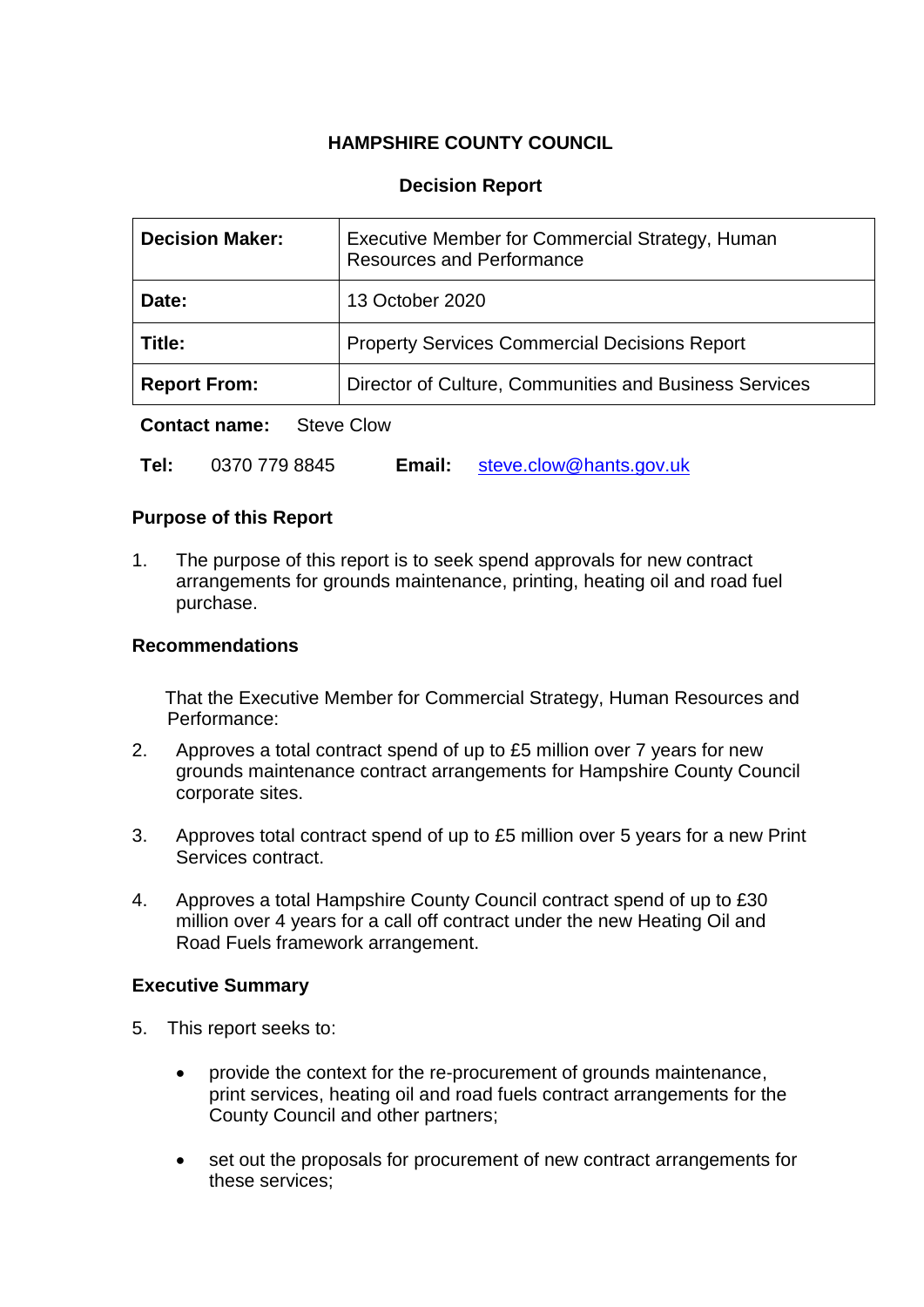- identify the anticipated contract spend and the funding sources for this spend;
- highlight the approach to performance management of these services
- 6. The current grounds maintenance term contracts (grass cutting, landscape and tree management etc) expire in December 2020 and need to be replaced. It is proposed to procure a new framework arrangement comprising nine lots. Call-off contracts for a period of up to seven years will be put in place for grounds maintenance services to Hampshire County Council (HCC) corporate sites, with a maximum anticipated spend of £5 million over this period. Schools and partner organisations, including Hampshire Police through the Office of the Police and Crime Commissioner (OPCC) and Hampshire Fire and Rescue Service (HFRS) will also be able to buy their own call-off contracts through the framework arrangement managed by Property Services.
- 7. The current print services contract for Printsmart and high-volume production print services is due to expire in autumn 2021. It is proposed to procure a new single supplier contract that will replace the current arrangements with an encrypted internet printing service to align with the proposals for the next generation Hampshire Public Services Network (HPSN) 3 digital infrastructure contract procured by the Director of Corporate Resources. The new print contract will be for a duration of up to 5 years with an anticipated maximum spend of £5 million over that period.
- 8. The existing framework and call-off contracts for heating oils and road fuels expires on 31 March 2021. It is proposed to procure a new 4-year framework, comprising two lots. The framework will include an option for the provision of biofuels / hydrogenated vegetable oil (HVO) fuel. Annual call off contracts will be established for HCC corporate sites and vehicle fleet with an anticipated maximum spend of £30 million over 4 years.

# **Contextual Information**

## Grounds maintenance services

- 9. The current term contracts for the provision of grounds maintenance services to HCC corporate sites, schools, academies, police and fire expire in December 2020 and now need to be replaced. Grounds maintenance includes typically maintenance of grass areas, hedges, beds and borders, sport pitches and line marking, removal of litter and leaves.
- 10. An options appraisal has been carried out to determine the appropriate contracting route and the best associated procurement procedure. The chosen option is to procure a framework arrangement with nine geographical lots with a single supplier for each lot. This is expected to get the best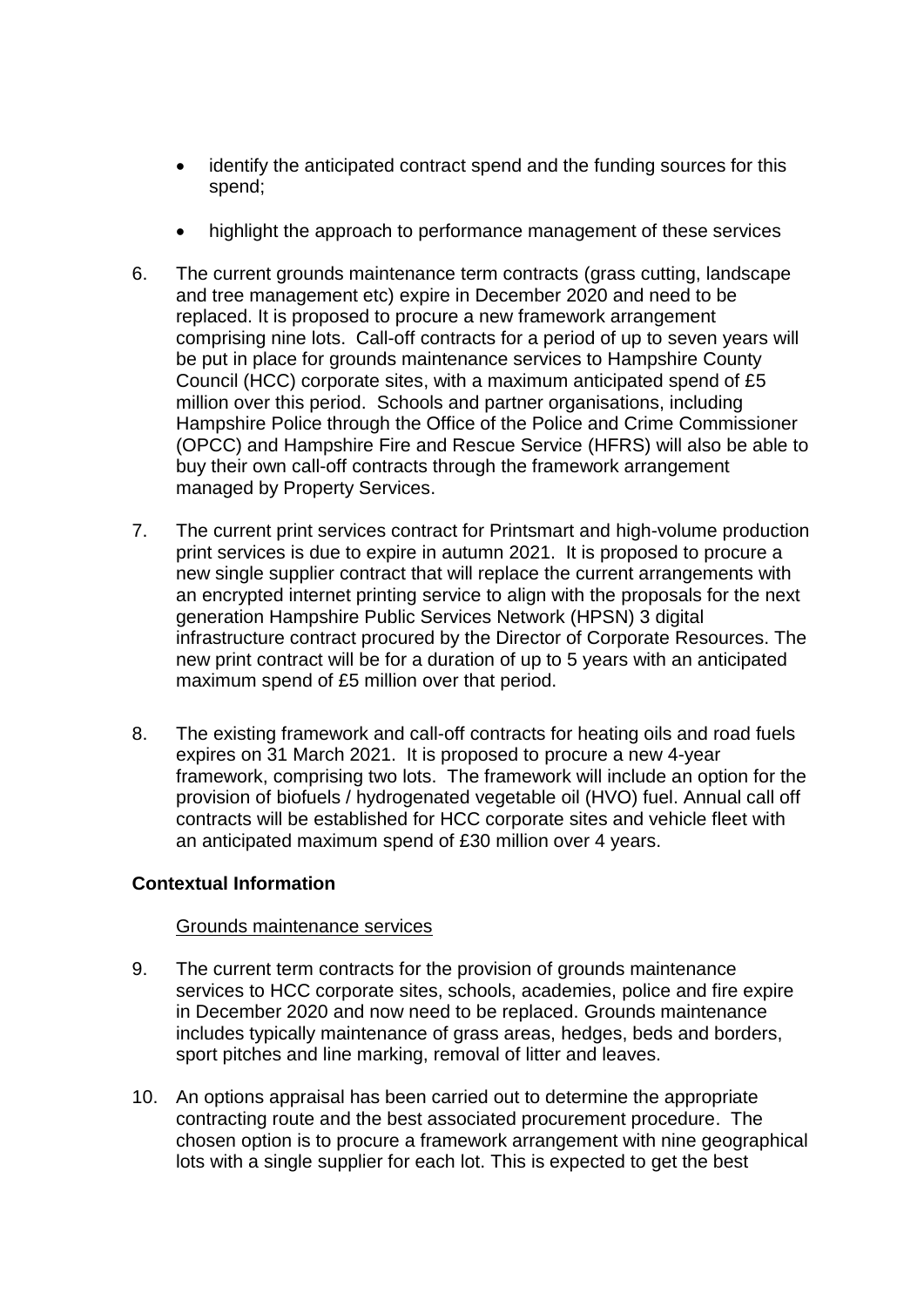market response given the profile of providers in this business and continue to support the economy while providing and efficient and effective way of managing the suppliers.

- 11. The procurement of a dedicated framework supports the aim to provide opportunities for current reliable suppliers alongside new, national contractors and local SMEs. Each lot will comprise HCC corporate sites, schools and other partners' sites and the sizes of the lots have been optimised to offer a more consistent revenue opportunity and number of sites, whilst considering the geographical spread. This is based on a thorough assessment of the previous arrangements, what is best for the customers and site occupiers and what gives the best opportunity to measure and control performance.
- 12. The optimisation of the number of lots is also aimed at reducing the number of suppliers to be managed and allow greater consistency where suppliers are successful in multiple lots, but without excessive dependency on any one supplier. Each supplier can be awarded a maximum of 3 lots, resulting in between 3 and 9 suppliers on the framework arrangement.
- 13. The framework will be procured via an open tender procedure. Call off contracts will be formed for the HCC corporate sites within each lot and schools and partners will be able to establish their own call-off contracts under the framework agreement. This will enable a transition to a more self service model for schools and partner organisations which give them flexibility as well as reduced overhead costs for the Council. There is no revenue budget for the service to manage a complex customer interface and therefor a business decision has been made on this basis.
- 14. The call-off contracts for the HCC corporate sites will be for an initial 5 year period with the option to extend for a further 2 years.

#### Print Services

- 15. The current PrintSmart contract for office printing, copying and scanning expires in September 2021. The linked contract for high volume production devices in Hampshire Printing Service (HPS) and wide format print devices expires in March 2022. The print service contracts provide services to all HCC departments, as well as a range of external customers, and are managed by the Print and Document Service in Property Services.
- 16. The corporate drive to reduce print activity and associated costs has been very successful, with a continued reduction in the level of printing activity since the start of the current contract. However there continues to be a demand for printing and copying and an increasing demand for scanning. Therefore a new print service contract is required from September 2021 to ensure continuity of key business services.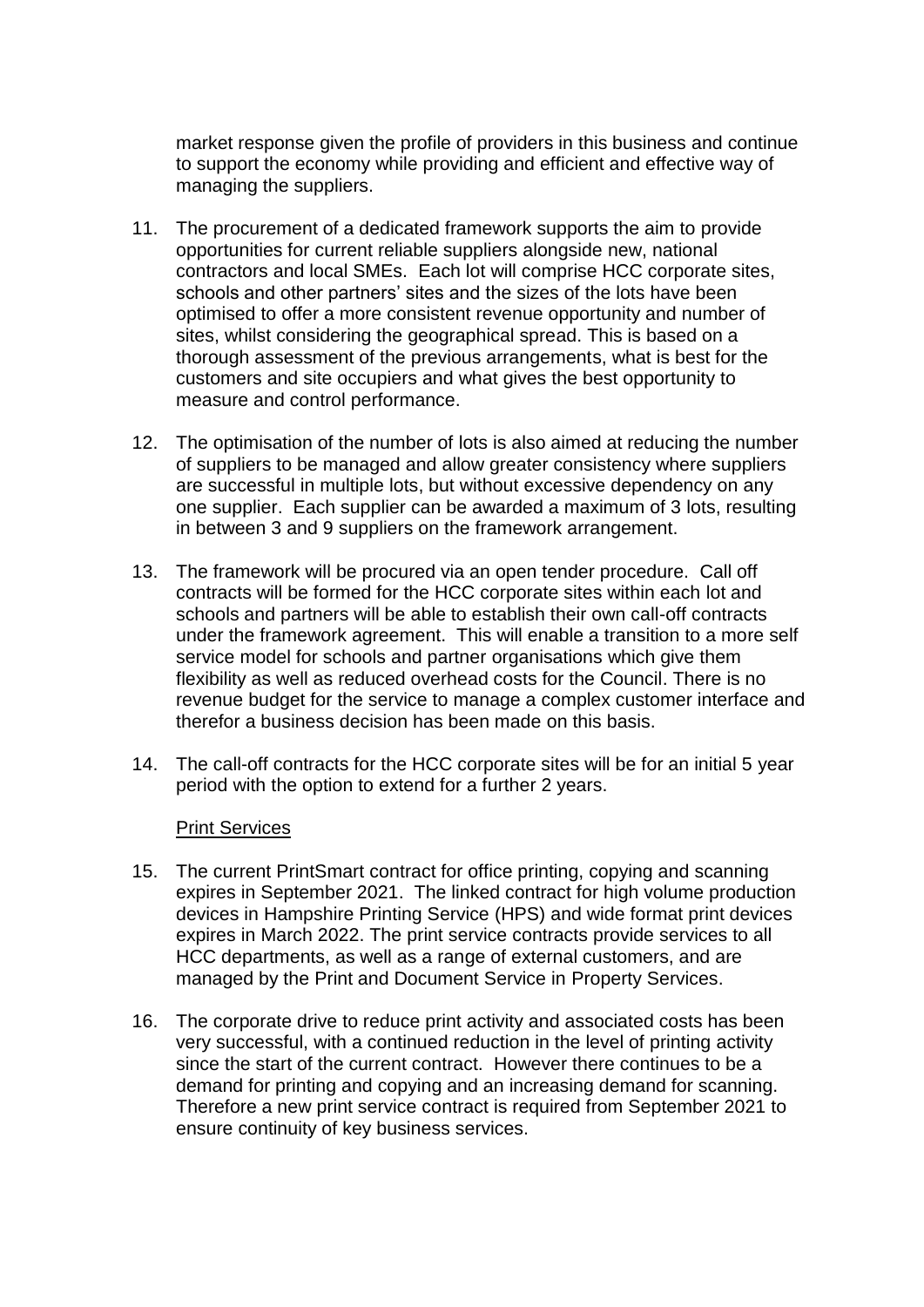- 17. The intention is to replicate the current model of a single supplier contract to deliver both the PrintSmart and HPS elements of the service. The new contract will incorporate a reduction in the number of multi-function devices required for the PrintSmart service, to reflect the continued reduction in print volumes and the expected rationalisation of the office estate.
- 18. A key requirement of the new print contract will be the provision of encrypted internet printing, sometimes referred to as a 'cloud based' print service, to align with proposals for HPSN3 which will replace the County Council's current Wide Area Network (HPSN2) with internet connectivity for each site, from late 2021. A detailed specification of the requirements for the print service has been developed in close collaboration with IT Services.
- 19. The new print services contract will be procured through a competition under an existing available Crown Commercial Services (CSS) Framework reducing procurement time and cost for HCC. This is the same procurement route used for the current print services contract. The new contract will be for a duration of up to 5 years.

#### Heating Oil and Road Fuels Framework

- 20. The current framework for the provision of heating oil and road fuels, and associated HCC call-off contract, expires in March 2021. The framework is used to procure heating oil and road fuels for HCC corporate sites and its vehicle fleet and for schools, academies, Hampshire Constabulary (HC) and HFRS as well as a number of other district and unitary authorities.
- 21. HCC has provided a continuous heating oil and road fuels procurement arrangement for more than 10 years on behalf of the Council, blue light services and other public sector organisations. There is no suitable alternative framework which provides the solutions the HCC framework offers for the variety of fuel and fuel monitoring ability.
- 22. It is now proposed to procure a new framework to replace the current arrangements. The new framework will have the added benefit of an option for the provision of biofuels / hydrogenated vegetable oil (HVO) fuel. This will support the reduction of road vehicle carbon and emissions where electric vehicles are not a viable alternative for larger delivery and service vehicles. A pilot project led by Hampshire Transport Management (HTM) is currently assessing the effectiveness and costs of biofuels in operation.
- 23. The new framework will also include and extend the option for remote fuel level monitoring to aid automatic deliveries for re-fuelling and support a reduction in delivery mileage.
- 24. The framework will comprise two lots, conventional fuels and biofuels, each with a single supplier. The structure of the framework has been determined following a thorough assessment of the previous arrangements, what is best for the customers and site occupiers and what gives the best opportunity to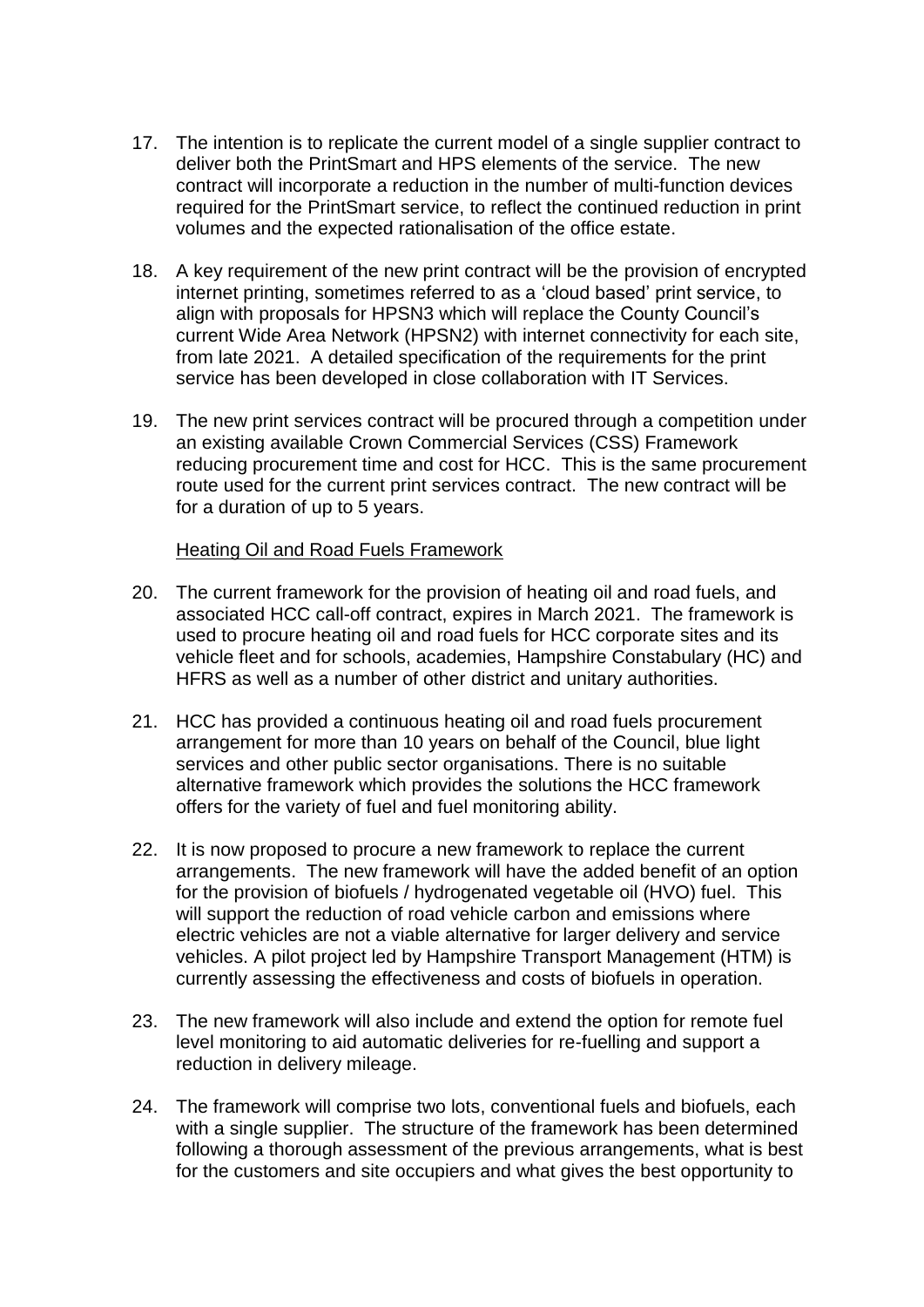measure and control performance, delivery efficiency and reduce delivery mileage, exhaust emissions and carbon. The proposed approach is also expected to achieve the best market response, given the complexity of providers in this business.

- 25. Annual call off contracts under the framework will provide heating oil and road fuels to HCC corporate sites and vehicle fleet. Schools and partner organisations, including HC and HFRS, will also be able to establish their own call off contracts under the framework arrangement, along with other councils and local authorities.
- 26. The new framework contract will be for a duration of up to 4 years and will be procured by an open tender procedure.

## **Financial**

#### Grounds maintenance contracts

- 27. The estimated value of the proposed call off contracts for HCC corporate sites is up to £5 million over a maximum 7 year call off period. This will be funded from existing departmental revenue budget allocations.
- 28. The anticipated additional contract spend for schools and partners is up to £9 million over the 7 year duration.

#### Print services contract

29. The estimated total value of the proposed new print services contract is £5 million over the maximum 5 year contract period. This expenditure will be funded from existing departmental revenue budget allocations.

#### Heating oil and road fuels framework

- 30. The maximum anticipated HCC spend under the framework is £30 million over the 4 year period, to be funded from existing departmental revenue budget allocations.
- 31. The anticipated maximum total spend under the framework is £55 million over the 4 year period.

## **Performance**

32. All of the proposed new contract arrangements will incorporate robust performance management arrangements in line with contract management best practice. Management information will be used to inform the regular assessment of supplier performance and action will be taken to address and shortfall in performance.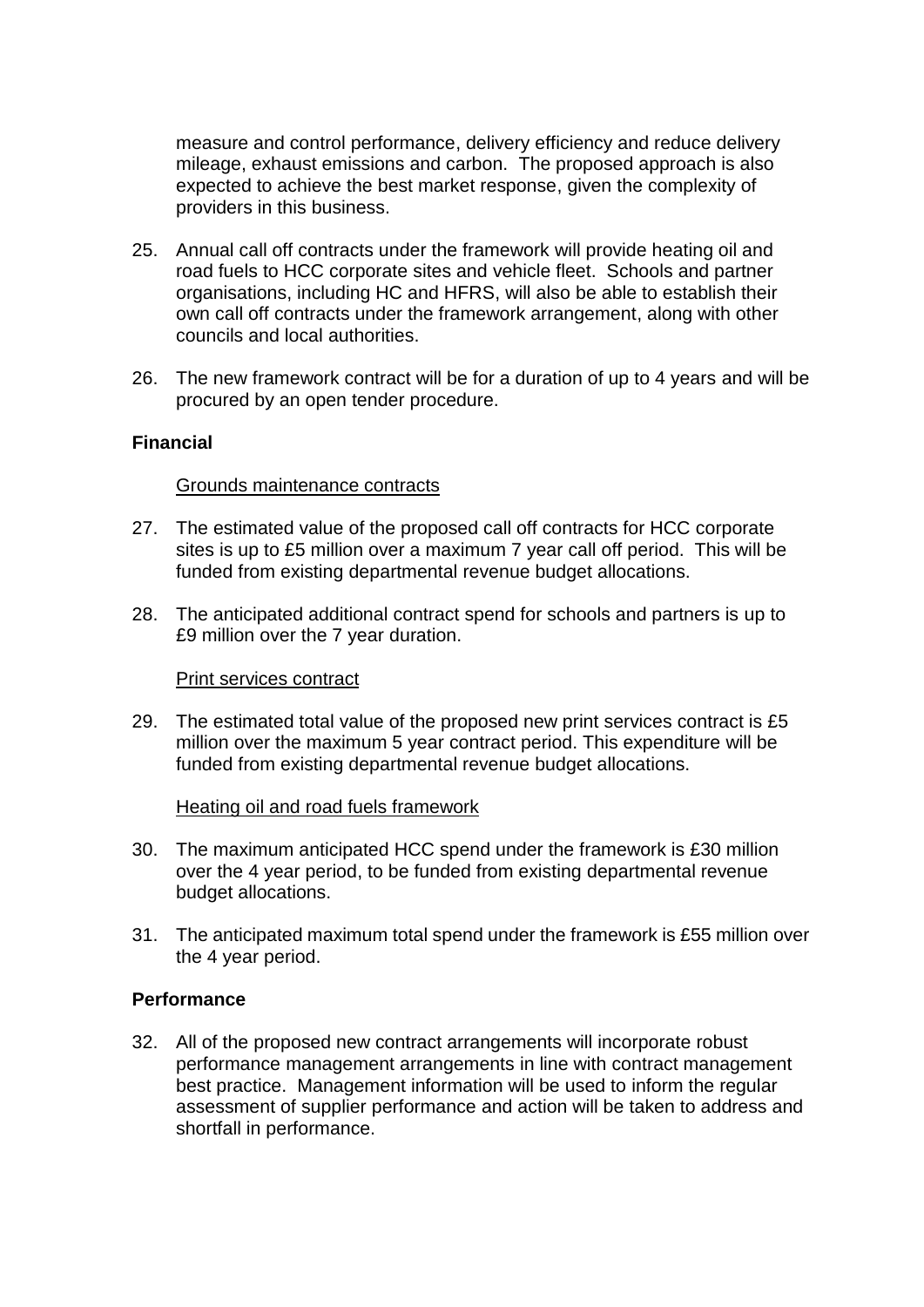# **Consultation and Equalities**

- 33. Internal and external customer representatives have been consulted on the requirements for the new contracts and their feedback has been incorporated into the proposed contract arrangements and scope of service.
- 34. Equality Impact Assessments undertaken for these contracts have indicated no impact on groups with protected characteristics.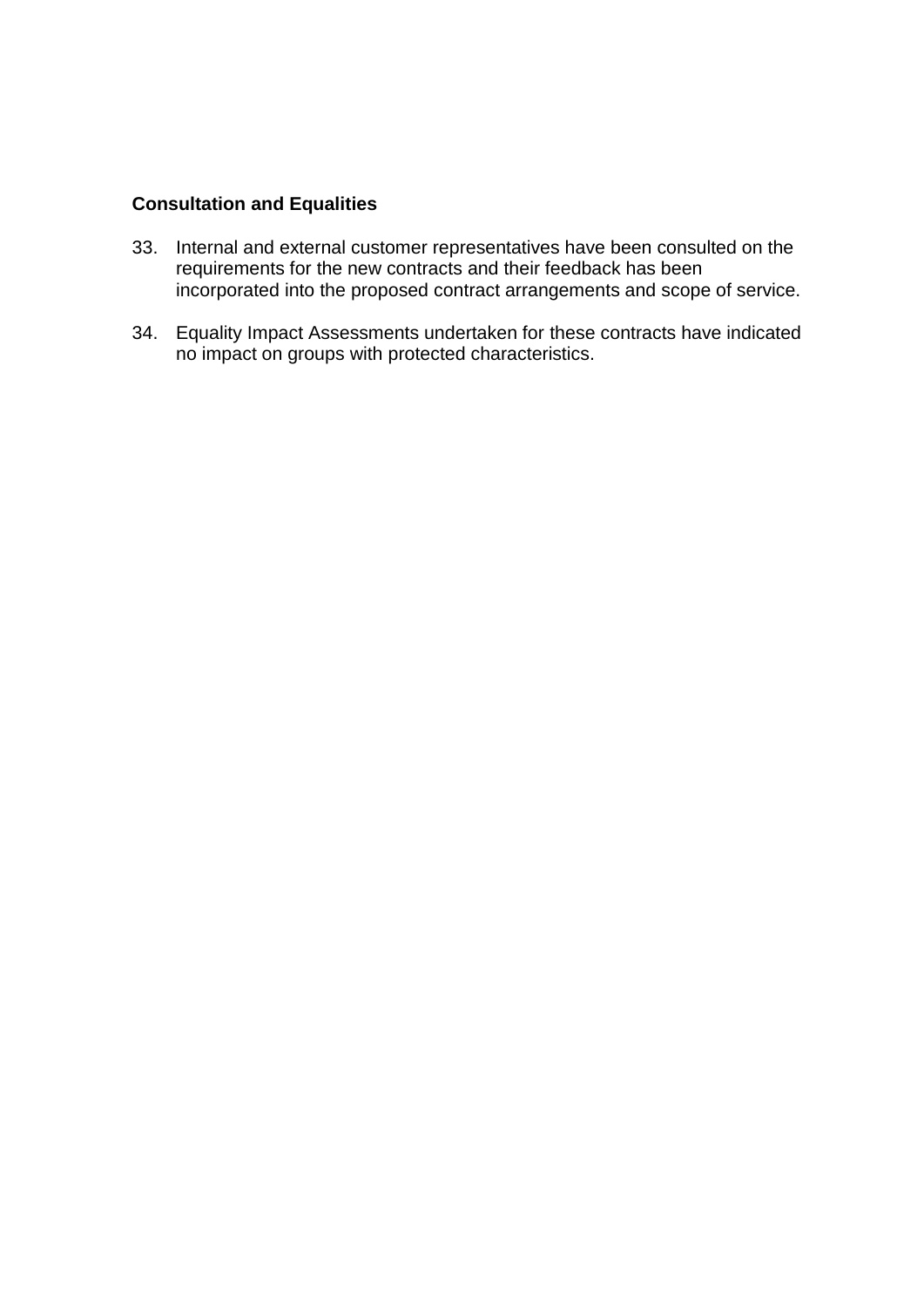# **REQUIRED CORPORATE AND LEGAL INFORMATION:**

# **Links to the Strategic Plan**

| Hampshire maintains strong and sustainable economic<br>growth and prosperity: | yes |
|-------------------------------------------------------------------------------|-----|
| People in Hampshire live safe, healthy and independent<br>lives:              | yes |
| People in Hampshire enjoy a rich and diverse<br>environment:                  | yes |
| People in Hampshire enjoy being part of strong,<br>inclusive communities:     | no  |

**Section 100 D - Local Government Act 1972 - background documents**

**The following documents discuss facts or matters on which this report, or an important part of it, is based and have been relied upon to a material extent in the preparation of this report. (NB: the list excludes published works and any documents which disclose exempt or confidential information as defined in the Act.)**

| Document | Location |
|----------|----------|
| None     |          |